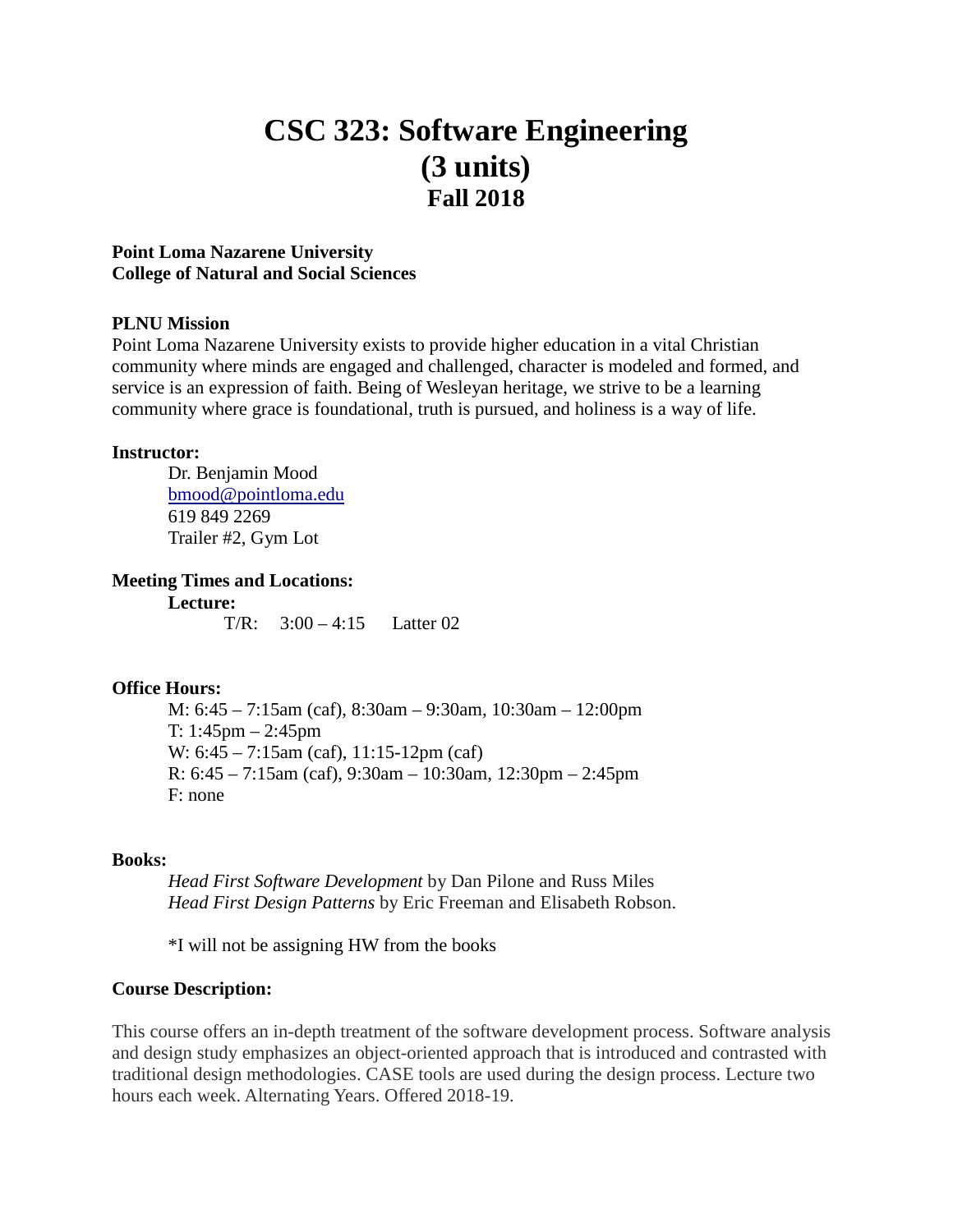# **Learning Outcomes:**

Students will be able to write correct and robust software. Students will be able to speak about their work with precision, clarity and organization. Students will be able to write about their work with precision, clarity and organization. Students will be able to identify, locate, evaluate, and effectively and responsibly use and cite information for the task at hand.

Students will collaborate effectively in teams.

Students will be able to gather relevant information, examine information and form a conclusion based on that information.

## **Department Mission:**

The Mathematical, Information, and Computer Sciences department at Point Loma Nazarene University is committed to maintaining a curriculum that provides its students with the tools to be productive, the passion to continue learning, and Christian perspectives to provide a basis for making sound value judgments.

## **Course Information:**

**In Class:** There will be lectures, in-class work, and team meetings in class. In-class work cannot be made up for non-PLNU sanctioned absences.

**Missed Classes:** Homework missed due to PLNU activities (i.e., sports teams, choirs, etc), can be turned in the day after the student is back. Missed Exams must be scheduled before the student leaves (the exception is dire circumstances). It is the student's responsibility to inform the professor of when they will be gone.

**Homework:** Homework should be exported as a package and submitted on canvas. Late work will not be accepted. Each of the three Unity tutorials are considered "homework". The homework will be graded as follows: 5 points for completing tutorial and 5 points for what is required in addition to the tutorial. Other homework may be assigned throughout the semester as needed and do not appear on the schedule at the end of this syllabus.

**Project:** Each person in the class will be assigned to a team and will work with that team on a larger project for the majority of the class. Dr. Mood expects the average student may work up to 12 hours a week for ~12 weeks on the project.

**Final:** All teams will give a demo of their project. It may also include something fun. It will include a final team report.

**Cheating:** You should not copy another student or groups' work. During the project, you can use any resource with the exception of another group.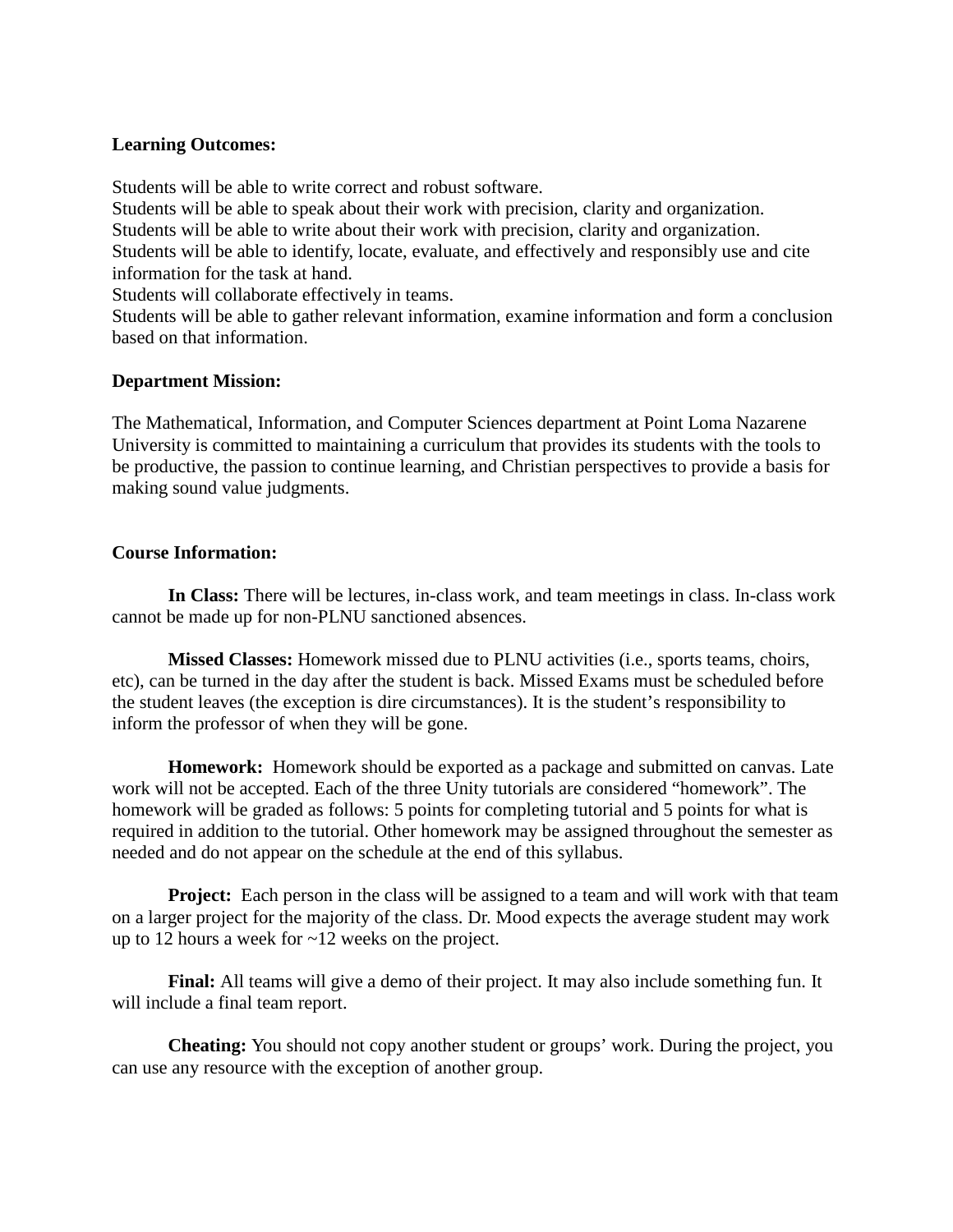**Cell Phones & Laptops:** Please don't use them in class unless we are doing a demonstration or asked to use them. An occasional peek is OK, but ignoring what is going on in class is not.

**Be Courteous and Respectful. Be respectful to me. Be respectful of each other.** It is highly distracting to me to see someone doing something else while in my class. This includes things like listening to music during my lecture. Do not do work for any other class inside of this one. Students violating the above rules may be asked to leave class for the day and will receive a 0 for all in class work.

### **Grading:**

| Homework | 15% |
|----------|-----|
| Project  | 60% |
| Test     | 25% |

| Grading scale |              |
|---------------|--------------|
| $93 - 100\%$  | A            |
| $90 - 92%$    | A-           |
| $87 - 89%$    | $B+$         |
| $83 - 86\%$   | B.           |
| $80 - 82%$    | B-           |
| $77 - 79%$    | $C_{\pm}$    |
| $73 - 76%$    | $\mathbf C$  |
| $70 - 72%$    | $C-$         |
| $67 - 69%$    | D+           |
| $63 - 67%$    | D            |
| $60 - 62%$    | D-           |
| $0 - 59%$     | $\mathbf{F}$ |

# **PLNU Policies**

### **Attendance:**

Attendance is expected at each class session. In the event of an absence you are responsible for the material covered in class and the assignments given that day.

Regular and punctual attendance at all classes is considered essential to optimum academic achievement. If the student is absent from more than 10 percent of class meetings, the faculty member can file a written report which may result in de-enrollment. If the absences exceed 20 percent, the student may be de-enrolled without notice until the university drop date or, after that date, receive the appropriate grade for their work and participation. See the Undergraduate Academic Catalog [Class Attendance.](https://catalog.pointloma.edu/content.php?catoid=35&navoid=2136#Class_Attendance)

#### **Class Enrollment:**

It is the student's responsibility to maintain his/her class schedule. Should the need arise to drop this course (personal emergencies, poor performance, etc.), the student has the responsibility to follow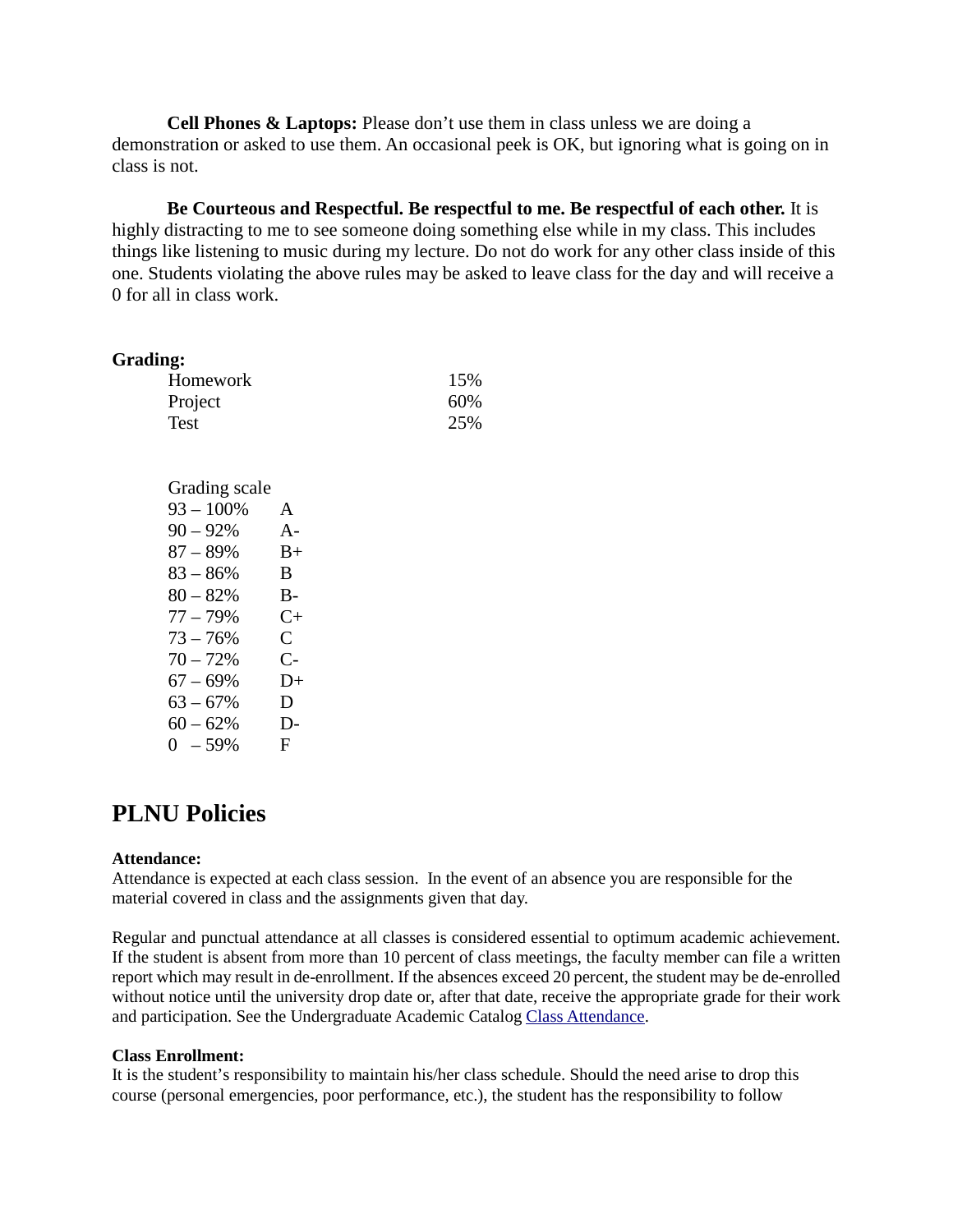through (provided the drop date meets the stated calendar deadline established by the university), not the instructor. Simply ceasing to attend this course or failing to follow through to arrange for a change of registration (drop/add) may easily result in a grade of F on the official transcript.

### **Academic Accommodations:**

While all students are expected to meet the minimum standards for completion of this course as established by the instructor, students with disabilities may require academic adjustments, modifications or auxiliary aids/services. At Point Loma Nazarene University (PLNU), these students are requested to register with the Disability Resource Center (DRC), located in the Bond Academic Center. [\(DRC@pointloma.edu](mailto:DRC@pointloma.edu) or 619-849-2486). The DRC's policies and procedures for assisting such students in the development of an appropriate academic adjustment plan (AP) allows PLNU to comply with Section 504 of the Rehabilitation Act and the Americans with Disabilities Act. Section 504 (a) prohibits discrimination against students with special needs and guarantees all qualified students equal access to and benefits of PLNU programs and activities. After the student files the required documentation, the DRC, in conjunction with the student, will develop an AP to meet that student's specific learning needs. The DRC will thereafter email the student's AP to all faculty who teach courses in which the student is enrolled each semester. The AP must be implemented in all such courses.

If students do not wish to avail themselves of some or all of the elements of their AP in a particular course, it is the responsibility of those students to notify their professor in that course. PLNU highly recommends that DRC students speak with their professors during the first two weeks of each semester about the applicability of their AP in that particular course and/or if they do not desire to take advantage of some or all of the elements of their AP in that course.

### **Academic Honesty:**

Students should demonstrate academic honesty by doing original work and by giving appropriate credit to the ideas of others. Academic dishonesty is the act of presenting information, ideas, and/or concepts as one's own when in reality they are the results of another person's creativity and effort. A faculty member who believes a situation involving academic dishonesty has been detected may assign a failing grade for that assignment or examination, or, depending on the seriousness of the offense, for the course. Faculty should follow and students may appeal using the procedure in the university Catalog. Se[e Academic](https://catalog.pointloma.edu/content.php?catoid=35&navoid=2136#Academic_Honesty)  [Honesty](https://catalog.pointloma.edu/content.php?catoid=35&navoid=2136#Academic_Honesty) for definitions of kinds of academic dishonesty and for further policy information.

### **Final Exam: Tuesday of finals week @ 4PM**

The final exam date and time is set by the university at the beginning of the semester and may not be changed by the instructor. This schedule can be found on the university website and in the course calendar. No requests for early examinations will be approved. Only in the case that a student is required to take three exams during the same day of finals week, is an instructor authorized to consider changing the exam date and time for that particular student.

### **Copyright Protected Materials:**

Point Loma Nazarene University, as a non-profit educational institution, is entitled by law to use materials protected by the US Copyright Act for classroom education. Any use of those materials outside the class may violate the law.

### **Credit Hour:**

In the interest of providing sufficient time to accomplish the stated course learning outcomes, this class meets the PLNU credit hour policy for a 3-unit class delivered over 15 weeks. Specific details about how the class meets the credit hour requirements can be provided upon request.

### **Schedule – Schedule is approximate. Due dates & tests will not change, but what is covered**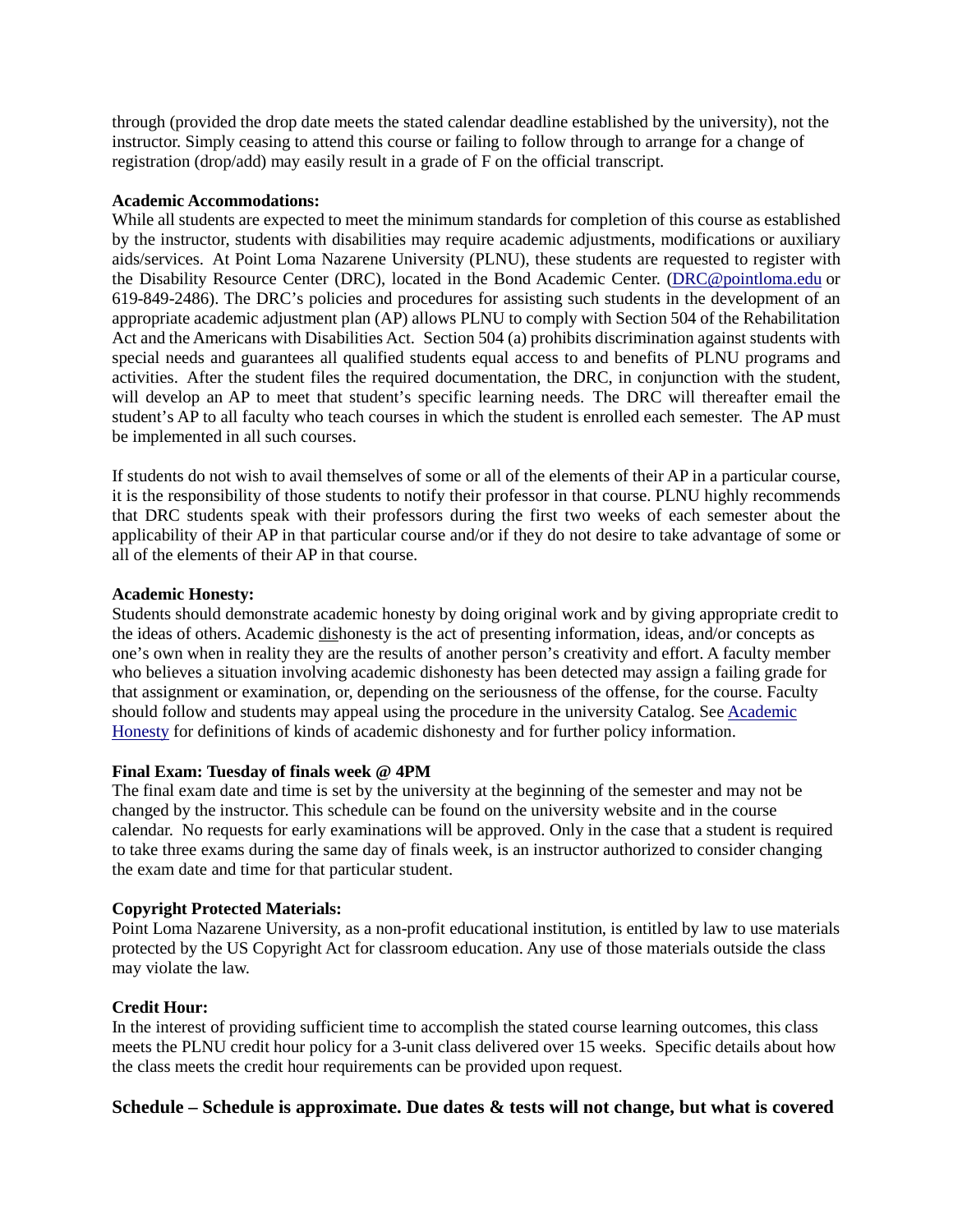# **on any particular day might.**

| Monday                         | Tuesday                                                                                                                                                          | Thu                                                                                |                 |
|--------------------------------|------------------------------------------------------------------------------------------------------------------------------------------------------------------|------------------------------------------------------------------------------------|-----------------|
| Aug: 27                        | 28 (no class)                                                                                                                                                    | 30 Intro & Why we need good<br>software engineering & Unity<br>& how to turn in HW |                 |
| 3<br>Labor Day<br>(no classes) | $\overline{4}$<br>Sept: 1<br>Software Development<br>Chapter 1, development<br>cycle; Agile,                                                                     | 6<br>Unity day<br>Tutorial 1 due + extra                                           |                 |
| 10                             | 11 Chapter 2:<br>Requirements, Chapter<br>3, Planning,                                                                                                           | 13<br>Tutorial 2 due + extra<br>Project day selection<br>Unity day                 |                 |
| 17                             | 18<br>& Chapter 6: version<br>control systems                                                                                                                    | 20<br>Unity<br>Tutorial 3 due + extra<br>Projects & teams assigned                 |                 |
| 24                             | 25<br>Chapter 4: stories and<br>$tasks (+ design)$<br>documents), Appendix<br>$i:1$ and 2<br><b>Email work summary</b><br>(1 per group) to Dr.<br>Mood by 3:00pm | 27<br>How to split up a program.<br>Project due date I                             |                 |
| Oct: 1                         | 2 Chapter 5: Good<br>design<br><b>Email work summary</b><br>to Dr. Mood by<br>3:00 <sub>pm</sub>                                                                 | $\overline{4}$<br>Greedy algorithms<br>Project due date II                         |                 |
| 8                              | 9 Chapter 7: testing $\&$<br>Chapter 8: test driven<br>development & Chapter<br>11 bugs<br><b>Email work summary</b><br>to Dr. Mood by<br>3:00 <sub>pm</sub>     | 11<br>Dynamic programming<br>Project due date III. End of<br>Iteration 1;          |                 |
| 15                             | 16<br>Design Patterns Intro &<br>Observer,                                                                                                                       | 18<br>Backtracking<br>Project due date IV                                          | 19 (no classes) |